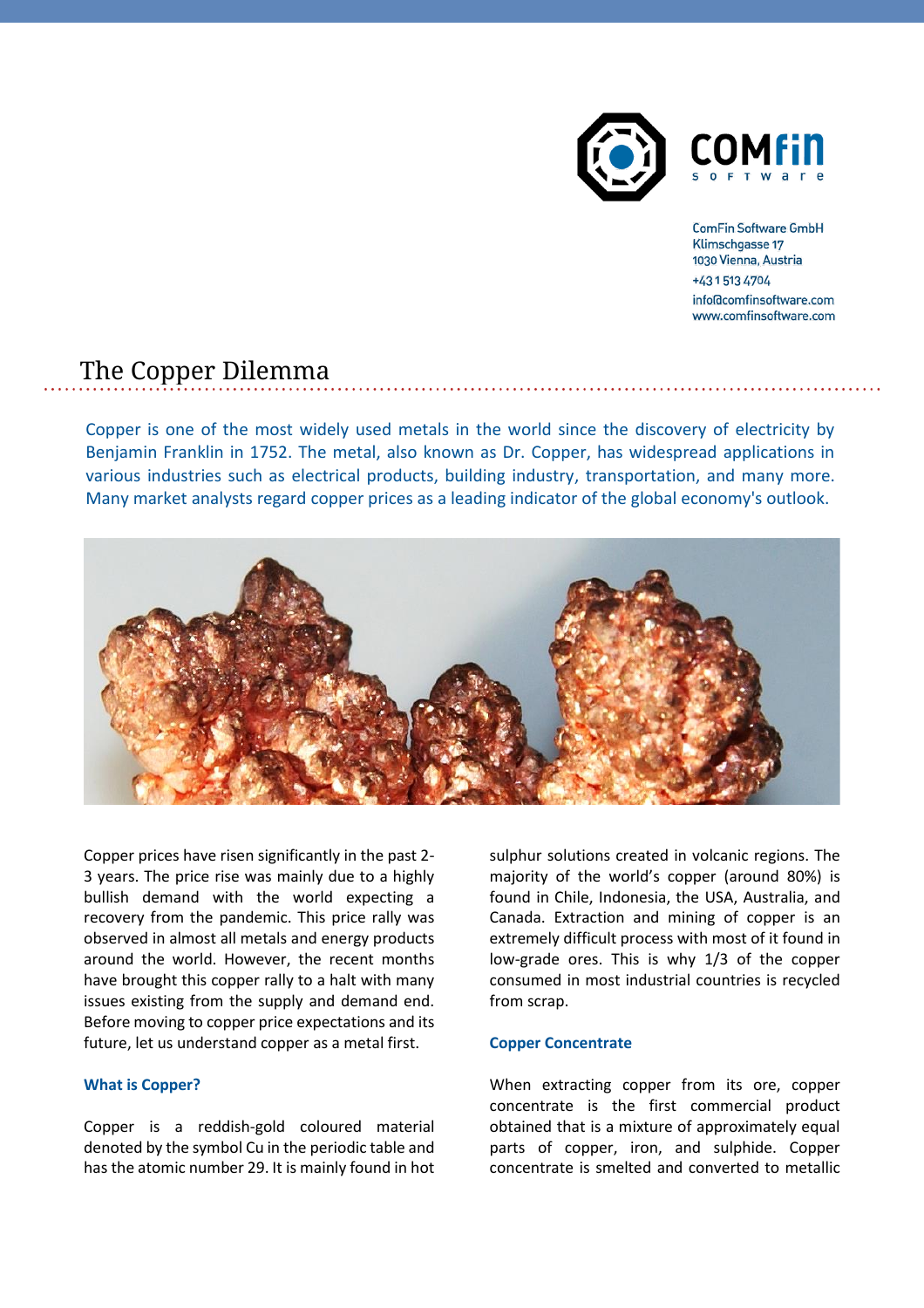copper. Finally, the metallic copper is processed and cleaned to obtain high-purity copper.

#### **Properties and Applications**

Copper has many properties such as malleability, ductility, an extremely good conductor of heat and electricity, and corrosion resistance that makes it highly important. Due to its multiple properties, copper is one of the most widely used metals in the world. From the coins you use to the electrical wires at your home, everything is made of copper. It has applications in various industries such as electrical products, the building industry, transportation, and many more.

## **Global Market Situation for Copper**

Global prices of copper have risen significantly in the past 2-3 years. Prices of copper reached an alltime high of around \$10,500 a tonne in May 2021. Such a huge rise in copper prices was last seen in the commodity supercycle of 2011. The rise was partly due to the resumption of economic activities and huge stimulus packages that involved high infrastructure spending. With the backdrop of recovery from the pandemic, demand was on a constant rise. On the other hand, supply continued to remain a concern with issues such as worker strikes, and the risk of COVID in South American nations. The rise in demand and fall in supply contributed to this copper price rise. Most of the commodity traders were extremely bullish on copper, with some claiming it to be the "new oil". Some expected copper prices to rise to \$25,000 a tonne by 2025.

However, a lot of events have taken place since then. The prices of copper have cooled off to \$9,000-\$9,500 a tonne in 2022. Various global events such as the Russia-Ukraine war, increase in interest rates by the US Federal Reserve, and the rising COVID cases in China have led to the fall in copper prices. Copper is primarily used in nondiscretionary items such as cards and air conditioners. The rising interest rates would force consumers to lower their spending on nondiscretionary items and focus only on essential expenditures. Inflation is at an all-time high and central banks around the world are looking to raise interest to bring it back under control. This does



not bode well for copper due to the potential for lower demand.

#### **China Lockdowns and Copper Prices**

At a time when countries around the world were plagued with COVID and lockdowns, economic activities were highly prevalent in China with low cases. However, things have not been well for China in 2022. While all countries around the world are recovering from the pandemic, China has seen an unprecedented resurgence in COVID cases. This new wave is being described as being even worse than the outbreak in Wuhan in 2019. As a result, the Chinese government has imposed lockdowns on various cities along with other stringent restrictions including flight curtailments. These new rules have brought economic activity to a halt. As China is one of the major manufacturers and exporters in the world, these restrictions have already had a negative impact on global trade and supply of goods.

#### **Copper Consumption Worldwide in 2020**



China accounts for 54% of the world's copper consumption. It is also the 3rd largest producer of copper in the world. As a result, economic conditions in the Chinese economy have major implications on copper prices. When the COVID cases started rising again, initially analysts and traders were yet bullish on copper prices. This was due to the previous success of the Chinese government in bringing COVID under control in August 2021 when delta-variant was spreading like wildfire. However, the government was unable to replicate the same amount of success this time. The situation has been prolonged for 3-4 months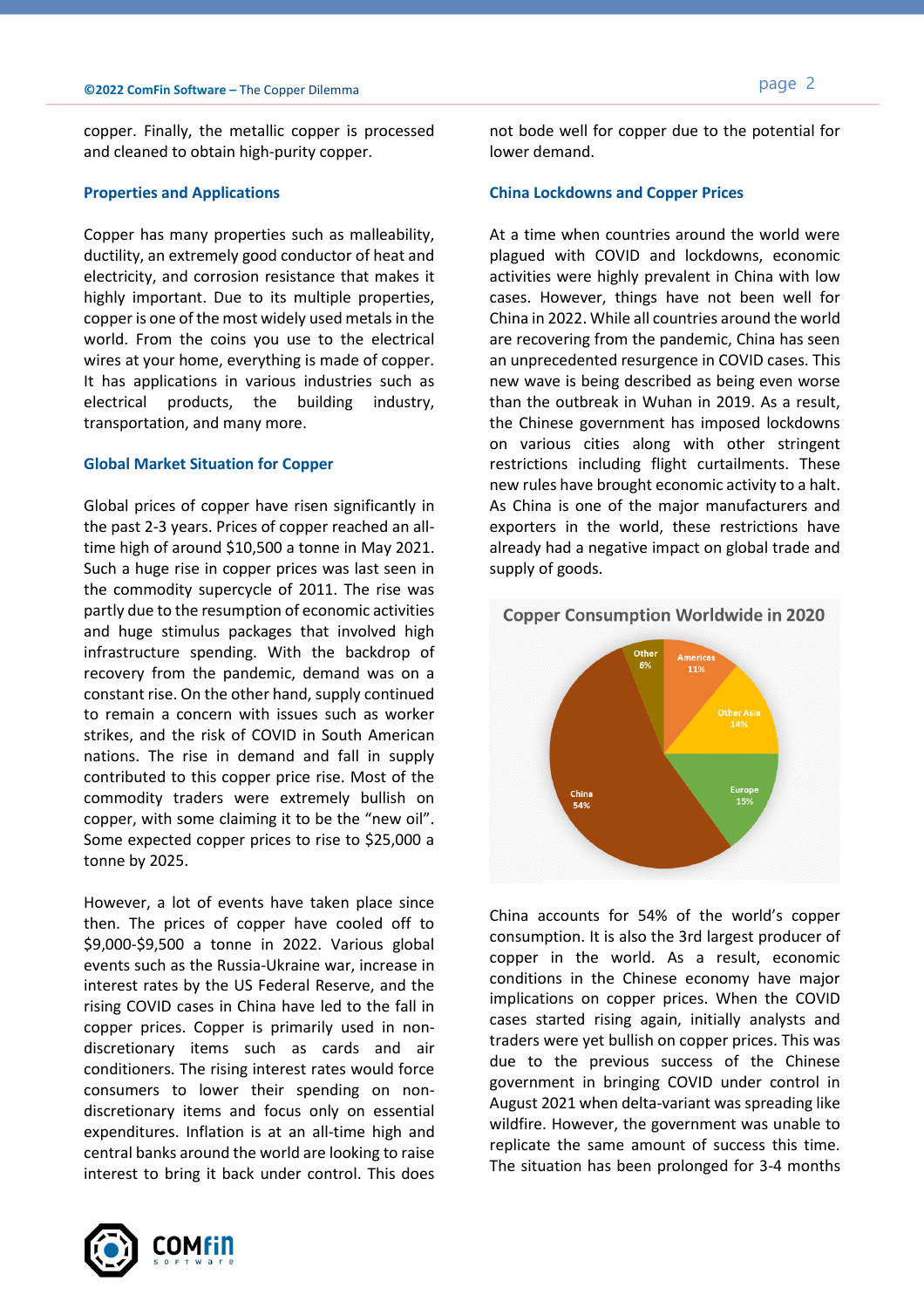now, and things are not looking good. The lockdown conditions in China have halted the production of copper mining along with a reduction in domestic demand. Due to pressure from both demand and supply, copper has lost all of its gains with potential for losses looming.

Still, things look good in the medium term with expectations of a reduction in cases and easing of lockdowns. The pick-up in demand will largely depend on stimulus and investments in copperintensive sectors by the Chinese government. The China State Grid set a record budget of 500 billion+ yuan on power infrastructure this year. Almost half of China's copper demand comes from this

industry. The current COVID situation has created doubts about this stimulus spending with more focus on health initiatives.

#### **Copper Futures**

Copper futures contracts are used by various parties such as commodity traders, miners, distributors, corporations, and many others. Traders may use it for speculation,

i.e. making profits. On the other hand, traders and distributors also use it for hedging to lock in their profits or limit their losses.

Copper futures were on an uptrend in 2021 with the removal of lockdowns and resumption of economic activities around the world. Additionally, governments around the world were declaring record high stimulus packages with huge infrastructure spending. Due to such high demand, copper prices rose above an all-time high of around \$10,500 a tonne in May 2021. Since then, many global events such as the Russia-Ukraine war, increase in interest rates by the US Federal Reserve, and the rising COVID cases in China have led to the fall in copper prices. Traders are liquidating their long positions on copper due to a shortage of funds and supply-demand-related concerns. As a result, copper prices plunged to below \$9,000 a tonne in May 2022 for the first time since October.

Currently, Copper futures are on a downtrend with expectations of prices declining further. There is a lot of uncertainty in the short and medium-term. However, copper prices are expected to rise in the long-term scenario.

#### **The Role of Copper in a Green Future**

Climate is one of the biggest concerns in the world right now. Increasing temperatures, melting of glaciers, and various other environmental concerns have forced us to rethink how we utilise our resources. As a result, governments around the world are planning for a green revolution by setting targets for becoming carbon-free and shifting towards renewable sources of energy.



Copper will play a crucial role in the green future where we shift to renewable sources such as solar, wind, and water. Being the single best conductor of heat and electricity, the demand for copper will boom in the coming years. There is a huge focus on electric cars. These cars are highly copper intensive in comparison to traditional cars, leading to high demand for copper. A typical petrol-powered car consists of 50 pounds of copper while an electric car generally consists of 184 pounds of copper. Renewable energy sources used to generate electricity typically require 4-5 times more copper than conventional energy sources. As we move toward a decarbonized world, we are replacing C (Carbon) in the periodic table with Cu (Copper).

#### **How to keep the margins up**

Trading in Copper futures along with other metals has become highly risky since the Nickel fiasco in March 2022. Russia controls 10% of the Nickel Supply. This supply was choked off with the advent of the Russia-Ukraine War. As a result, the nickel

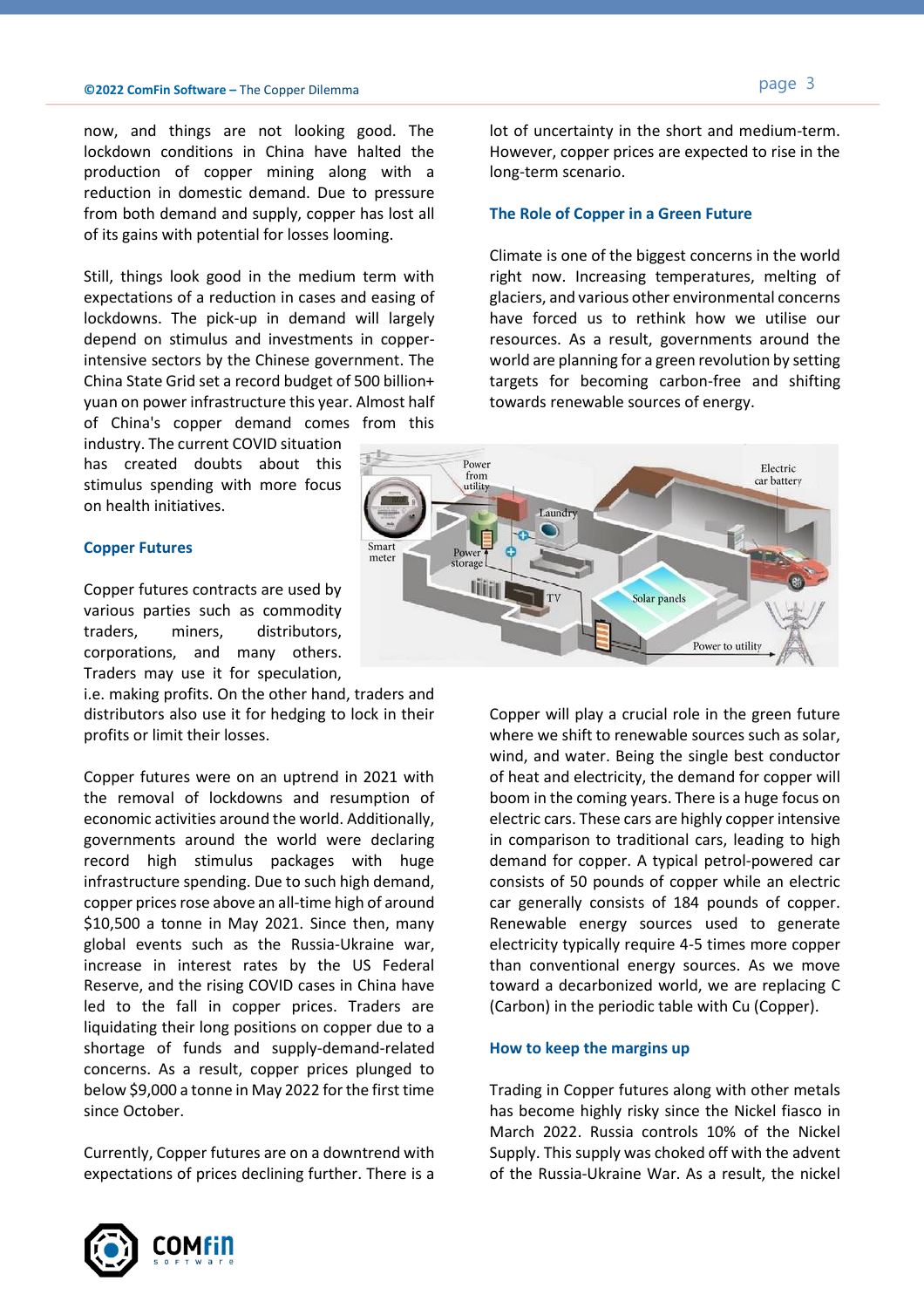prices shot up from \$30,000 to \$100,000 per tonne on the London Metal Exchange (LME) within just 2 days. The LME eventually intervened and stopped trading of nickel to bring prices back under control. Analysts at ING said: "The chaos in the nickel market has spilled uneasiness into other base metals. Elevated volatility in markets currently has made traders extremely cautious, at least until the LME restores market order and reopens nickel for trading. This has seen market liquidity draining out and some margin strapped traders have opted to sell other metals, which put some pressure on prices."



It is extremely risky to attempt to predict the copper price and take trades without hedging a certain portion of it. Copper futures have become highly volatile with sharp spikes and sudden dips. Only a stabilisation in the global events and resumption of economic activities in China has the potential to bring copper back to its earlier levels. Many banks and other financial institutions have become cautious in their lending for copper trading due to the high risk associated with it. Obtaining finances has become expensive with rising interest rates. Economists around the world are predicting a global recession that was last seen in 2008. To keep margins under control, you should have a good amount of finances and be ready for all scenarios. The past 2-3 years have seen unprecedented prices and this trend is expected to continue for the coming period. As a result, it is very important to protect yourself as risk is at an all-time high.

## **Bottom Line**

Global events have escalated a lot in the past 2-3 years. This has brought an extremely high level of uncertainty to the entire world. Trading in copper and other metals has become extremely risky with



margin calls getting triggered every now and then. The Nickel fiasco is a major example of this. All of these exceptional, risky events make it extremely crucial to have proper risk management systems that would protect you from extremities and reduce your financial risk.

## **About ComFin Software**

Since 1997, ComFin Software has been trusted as a global leader for affordable, comprehensive, and agile financial risk management software solutions – categorised as CTRM (Commodity Trading and Risk Management). We have helped companies across the globe to minimise their exposure to volatile markets by arming them with the knowledge, resources, and administrative processes they need to perform commodity trading successfully.

With rising costs and volatility of mining and metallurgy products, it is vital for miners, smelters, traders, and refiners to have a system that covers everything from mining and processing to the final product. Comcore™ offers you tailor-made solutions that enable you to maximise profits while minimising financial risks.

Comcore™ interfaces directly with London Metal Exchange (LME), London Bullion Market Association (LBMA), Intercontinental Exchange (ICE), and the Chicago Mercantile Exchange (NYMEX). With a team of international experts in commodity trading, risk management, and mining & metallurgy, Comcore™ is the one-stop solution for all your mining and metallurgy needs.

The complete Comcore™ software is available in 108 languages.

Furthermore, ComFin Software is recognised for its ability to provide consulting services in all aspects of commodities trading.

For detailed information go to www.comfinsoftware.com